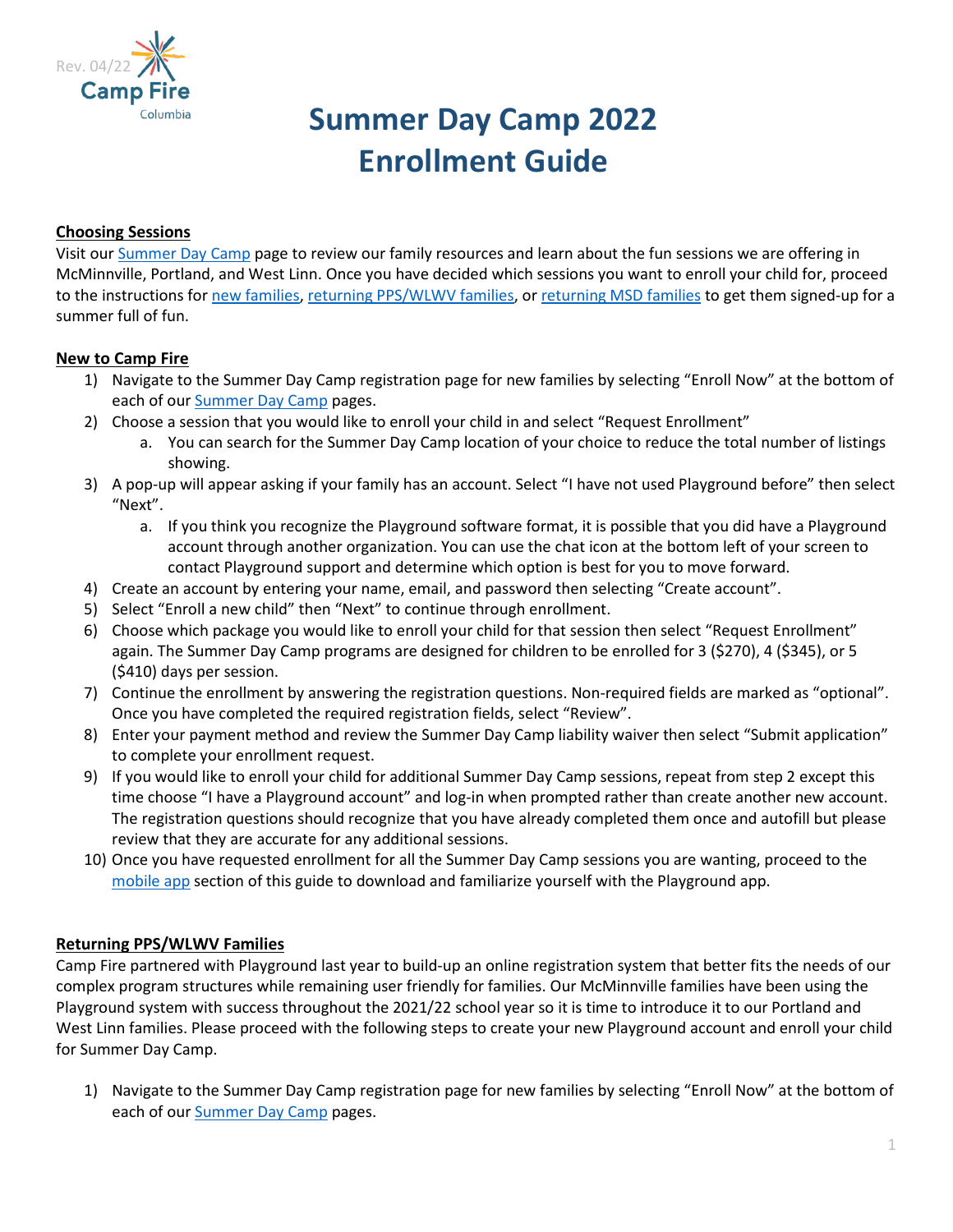#### Rev. 04/22

### *(Returning PPS/WLWV Families continued)*

- 2) Locate a session that you would like to enroll your child in and select "Request Enrollment"
	- a) You can search for the Summer Day Camp location of your choice to reduce the total number of listings showing.
- 3) A pop-up will appear asking if your family has an account. Select "I have not used Playground before" then select "Next".
	- a) If you think you recognize the Playground software format, it is possible that you did have a Playground account through another organization. You can use the chat icon at the bottom left of your screen to contact Playground support and determine which option is best for you to move forward.
- 4) Create an account by entering your name, email, and password then selecting "Create account".
- 5) Select "Enroll a new child" then "Next" to continue through enrollment.
- 6) Choose which package you would like to enroll your child for that session then select "Request Enrollment" again. The Summer Day Camp programs are designed for children to be enrolled for 3 (\$270), 4 (\$345), or 5 (\$410) days per session.
- 7) Continue the enrollment by answering the registration questions. Non-required fields are marked as "optional". Once you have completed the required registration fields, select "Review".
- 8) Enter your payment method and review the Summer Day Camp liability waiver then select "Submit application" to complete your enrollment request.
- 9) If you would like to enroll your child for additional Summer Day Camp sessions, repeat from step 2 except this time choose "I have a Playground account" and log-in when prompted rather than create another new account. The registration questions should recognize that you have already completed them once and autofill but please review that they are accurate for any additional sessions.
- 10) Once you have requested enrollment for all the Summer Day Camp sessions you are wanting, proceed to the [mobile app](#page-2-0) section of this guide to download and familiarize yourself with the Playground app.

## <span id="page-1-0"></span>**Returning MSD Families**

McMinnville families who had children enrolled in any of Camp Fire's PM programs during the 2021/22 school year will already have accounts with Playground. You will use your login credentials for that account to enroll your child for any future Camp Fire programming.

- 1) Navigate to the Summer Day Camp registration page by selecting Enroll Now at the bottom of [McMinnville's](https://campfirecolumbia.org/mcminnville-summer-day-camp/) [Summer Day Camp](https://campfirecolumbia.org/mcminnville-summer-day-camp/) page.
- 2) Locate a session that you would like to enroll your child in and select "Request Enrollment"
	- a) You can search for the Summer Day Camp location of your choice to reduce the total number of listings showing.
- 3) A pop-up will appear asking if your family has an account. Select "I have a Playground account" then select "Next".
- 4) Enter your email and account password then select "Log in".
	- a) McMinnville's Summer Day Camp is at Newby Elementary. If that is not where your child attended school during the 2021/22 school year, you will get a pop-up asking that you "Create family profile for this center". This is a necessary step any time you are enrolling your child for a program at a different location from where you first enrolled them. You can learn more in the Summer Day Camp [FAQ.](https://campfirecolumbia.org/wp-content/uploads/2022/04/SDC22-FAQ.pdf)
- 5) Choose which package you would like to enroll your child for that session then select "Request Enrollment" again. The Summer Day Camp programs are designed for children to be enrolled for 3 (\$270), 4 (\$345), or 5 (\$410) days per session.
- 6) Continue the enrollment by answering the registration questions. Non-required fields are marked as "optional". Once you have completed the required registration fields, select "Review".
- 7) Enter your payment method and review the Summer Day Camp liability waiver then select "Submit application"